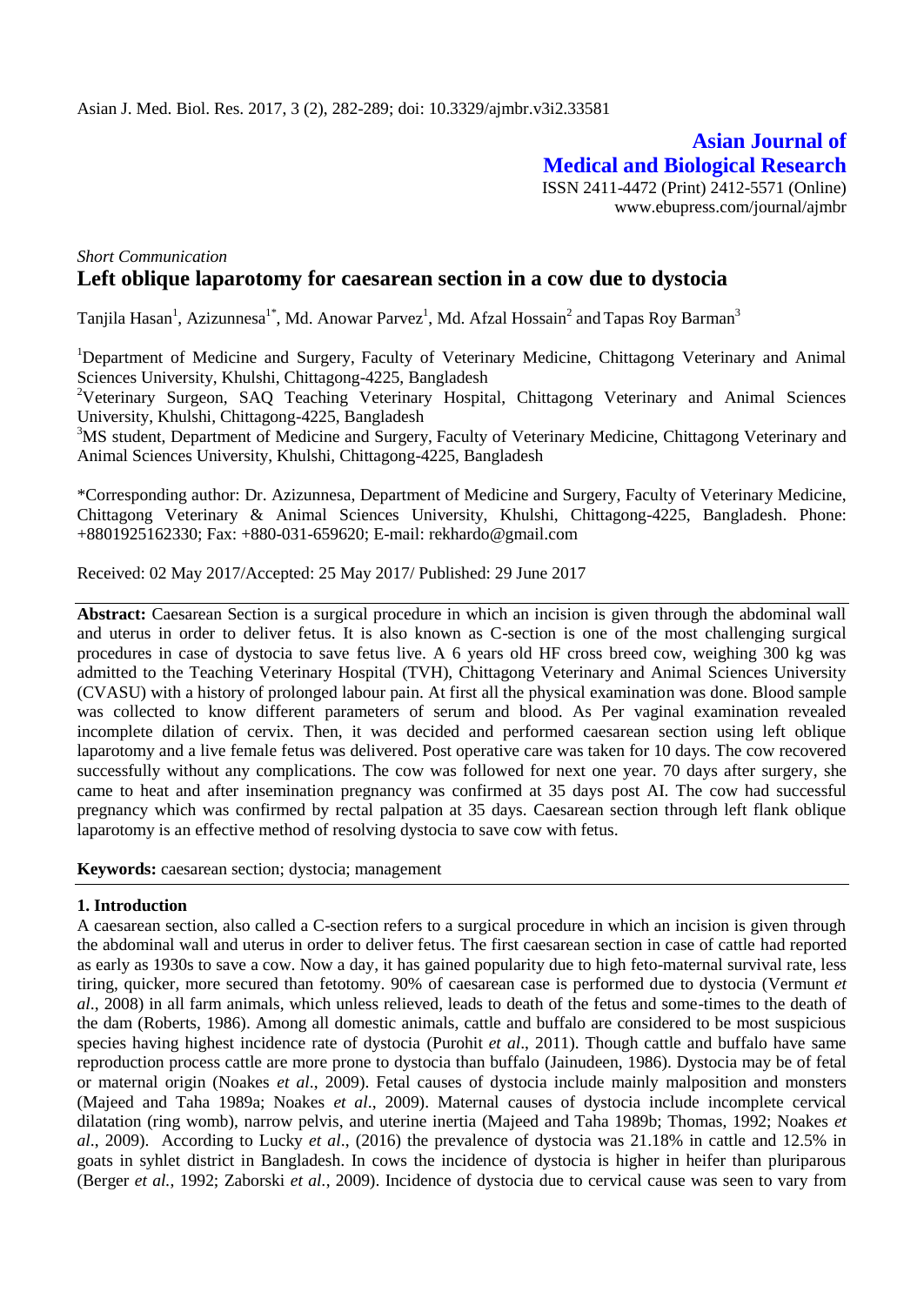11.1 to 16.7 percent (Wehrend *et al*., 2003) in cows. In large ruminants, dystocia or difficult birth contribute a significant economic loss in terms of loss of perinatal death of dams and fetus, uterine infections, more retained placentas, and longer calving and intervals (Ghosh *et al*., 1992; Brounts *et al*., 2004). Dystocia is an emergency condition. Any delay in correction or management of dystocia may seize the life of dam or calf. In certain situation caesarean section may save life of both or anyone between dam and calf. There is lack of published reports on C-Section of cow due to dystocia. However there was a report on C-section on cow due to mummified fetus (Azizunnesa *et al*., 2010). A number of surgical approaches are available for the bovine caesarean section including recumbent or standing left paralumbar laparotomy, recumbent or standing right paralumbar laparotomy, recumbent ventral midline laparotomy, recumbent ventral paramedian laparotomy, ventrolateral laparotomy and the recumbant left oblique laparotomy (Schultz *et al*., 2008). Each of this approach varies greatly and has its own advantages and disadvantages. Selection of an approach for C-section mainly depends on skill of the veterinarian and other factors such as the type of dystocia, the cow's condition, the environmental conditions and the availability of assistance during surgery (Campbell and Fubini, 1990). For this reason, it is worthwhile to select a suitable site for operation in a laying cow and most often the left paralumbar fossa approach is favored by most veterinarians (Vermunt, 2008). This technique is less practiced in field condition in Bangladesh and reports on this procedure are limited. The objective of this study is to investigate caesarean section in the HF cross performed under clinical conditions and attempt to describe a caesarean section in a HF cross cow with recumbent position using distal paravertebral and low epidural anesthesia.

#### **2. Case history**

A 6 years old HF cross cow with parity 3 weighing 300 kg was brought to the Teaching Veterinary Hospital, Chittagong Veterinary and Animal Sciences University (CVASU) with a history of prolonged gestation. The owner claimed that the cow has not delivered even 286 days of gestation. At first general physical examination was done. On clinical examination the cow revealed normal temperature, respiration, heart rate and pulse rate. The behavior of the animal was restlessness and appetite was not satisfactory. Per vaginal examination revealed partial opening of the cervix with existence of live fetus. Blood sample was collected to find out different parameters of serum e.g. calcium, phosphorus, magnesium etc (Table 1 and Table 2). We decided to perform a cesarean section to deliver calf using left oblique laparotomy.

| Name of the test | Result | <b>Normal Range</b> |
|------------------|--------|---------------------|
| S. Calcium       |        | $9.7 - 12.4$ mg/dl  |
| S. Magnesium     |        | 1.8-2.3 mg/dl       |
| S. Phosphorous   |        | 5.6-6.5 mg/dl       |

# **Table 1. Biochemical blood analysis in cow before C-Section.**

| Name of the test           | <b>Result</b> | <b>Normal Range</b>       |  |
|----------------------------|---------------|---------------------------|--|
| Hemoglobin                 | 8             | $8-15$ gm%                |  |
| ESR (Wintrobe tube method) | 12            | $6-10$ (mm in $1st$ hour) |  |
| Total count of RBC         |               | $5-10$ million/ cumm      |  |
| Total count of WBC         | 6             | $4-12$ thousand/ cumm     |  |
| <b>PCV</b>                 | 22            | 24-46%                    |  |
| Lymphocytes                | 72            | 45-75%                    |  |
| <b>Neutrophils</b>         | 25            | 15-45%                    |  |
| Eosinophils                | 6             | $0-20%$                   |  |
| Monocytes                  | 3             | $2 - 7\%$                 |  |
| <b>Basophils</b>           |               | $0 - 2\%$                 |  |

## **Table 2. Routine blood test in cow suffering before C-Section.**

# **3. Restraining and anesthesia**

Both physical and chemical methods were used to control the cow. The cow was restrained using a rope, tied such that the animal's right flank is on the ground and the head was bended in ground in order to limit movement during surgery. After restraining, low epidural injection was done at  $1<sup>st</sup>$  intercoccygeal using 5 ml 2% lidocaine hydrochloride (Jasocaine®) solution to control the tail and desensitize the hind region. Then the cow was prepared for aseptic surgery.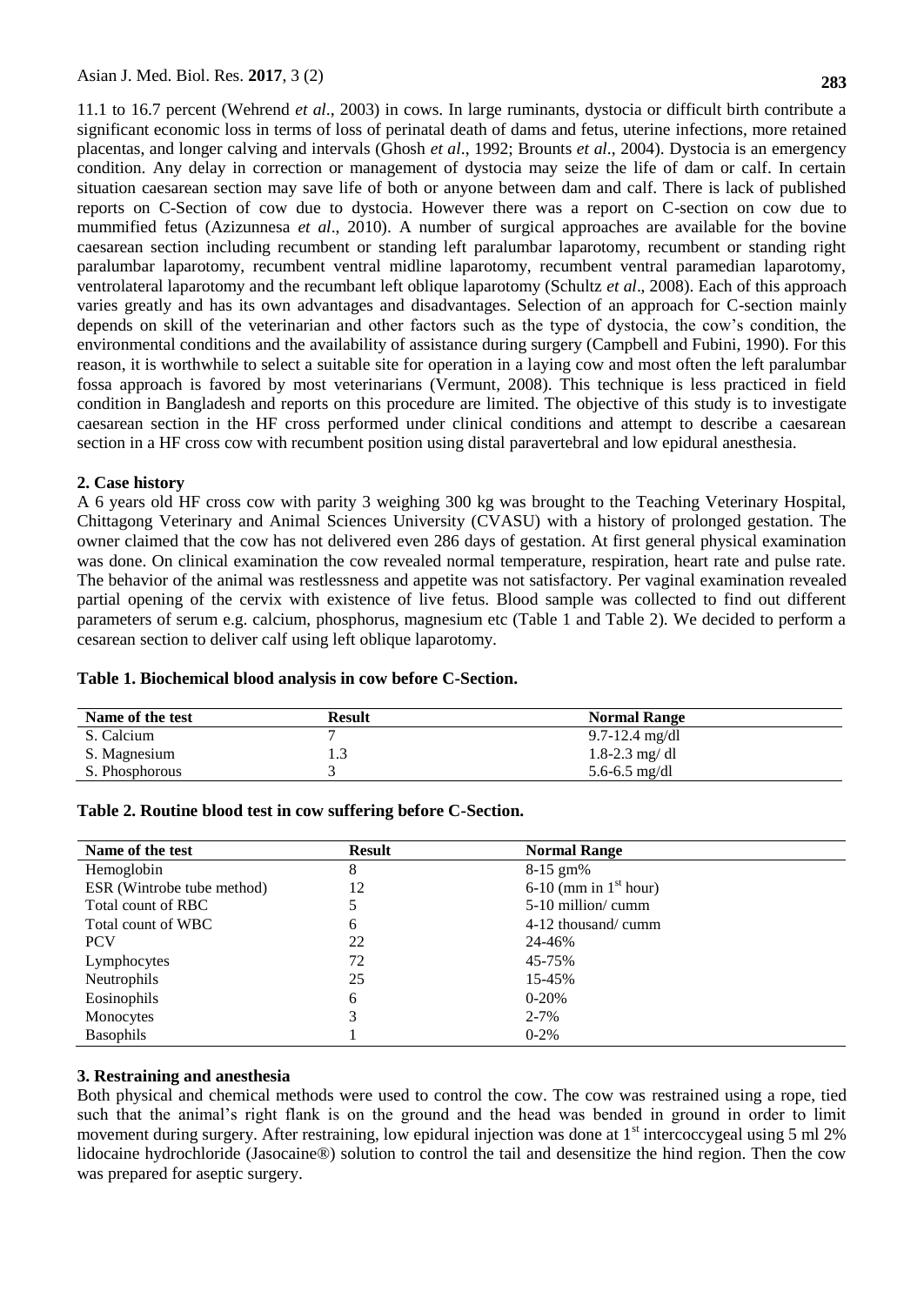The area of the intended incision was clipped, shaved then soaked with 70% alcohol followed by painted with povidin iodine (Figure 2). After clipping and shaving, distal paravertebral anesthesia was done with 2% lidocaine hydrochloride (10ml at each site) to block ventral branch of  $T_{13}$ ,  $L_1$ ,  $L_2$  nerves. 2% lidocaine

## **4. Surgical correction**

A left oblique laparotomy approach was used for caesarean section at laying position. A draper was placed over the area of the site of surgery and an about 20 cm long oblique incision along the skin of the lower flank was made (Figure 4) and separated from the subcutaneous layer. The incision was given 2 to 3 cm ventral and cranial to the tuber coxae, extended cranioventral at 45 degree angle to the ground. The external abdominal oblique muscle was incised in the same direction as the skin. The internal abdominal oblique muscle and transverse abdominis muscles were guided parallel to the incision using a combination of sharp and blunt dissection and ligating (Figure 5) all the blood vessels and cutting by taking care to avoid major blood vessels. Following separation of the muscles by blunt dissection, the peritoneum was incised and then guiding a cut by a finger placed underneath the peritoneum. After identifying the uterus, the portion of the uterus containing a head was pulled up into the abdominal incision by grasping the calf's head. Then incision was given along the greater curvature of the uterus avoiding major blood vessels. Huge amount of amniotic fluid came out and one live calf was pulled out. Then the placenta was removed manually. Before closing the abdominal cavity, the inner surface of uterus and peritoneal cavity were given a good flush with normal saline to reduce contamination. The uterus was closed with by czerny-lembert suture pattern (Figure 7) with a synthetic absorbable monofilament cat gut No. (3-0). An atraumatic needle was used starting well above the incision and using an inverting pattern without penetration of the wall. Then peritoneum and muscle layers were closed with using by simple continuous suture using Cat gut No. (3-0). In case of abdominal muscle layers individual layer was sutured (Figure 9) separately and antibiotic stretopenicillin was scattered over the suture line to reduce bacterial contamination. For better apposition subcuticular suture was applied using cat gut No. (3-0). Then horizontal mattress sutures were used in the skin using non-absorbable suture material silk (Figure 10). A povidone iodine solution was applied over the sutured line. The animal was then monitored for a period of 14 days to observe any complication until complete healing.

hydrochloride (Jasocaine®) solution 1ml per cm area subcutaneously was administered locally at the incision line. As the incision line was 20 cm long it required 20 ml local anesthetic to anesthetized the area (Figure 3).



**Figure 1. Cow before surgery.**



**Figure 2. Cleaning and shaving of surgical site of the cow.**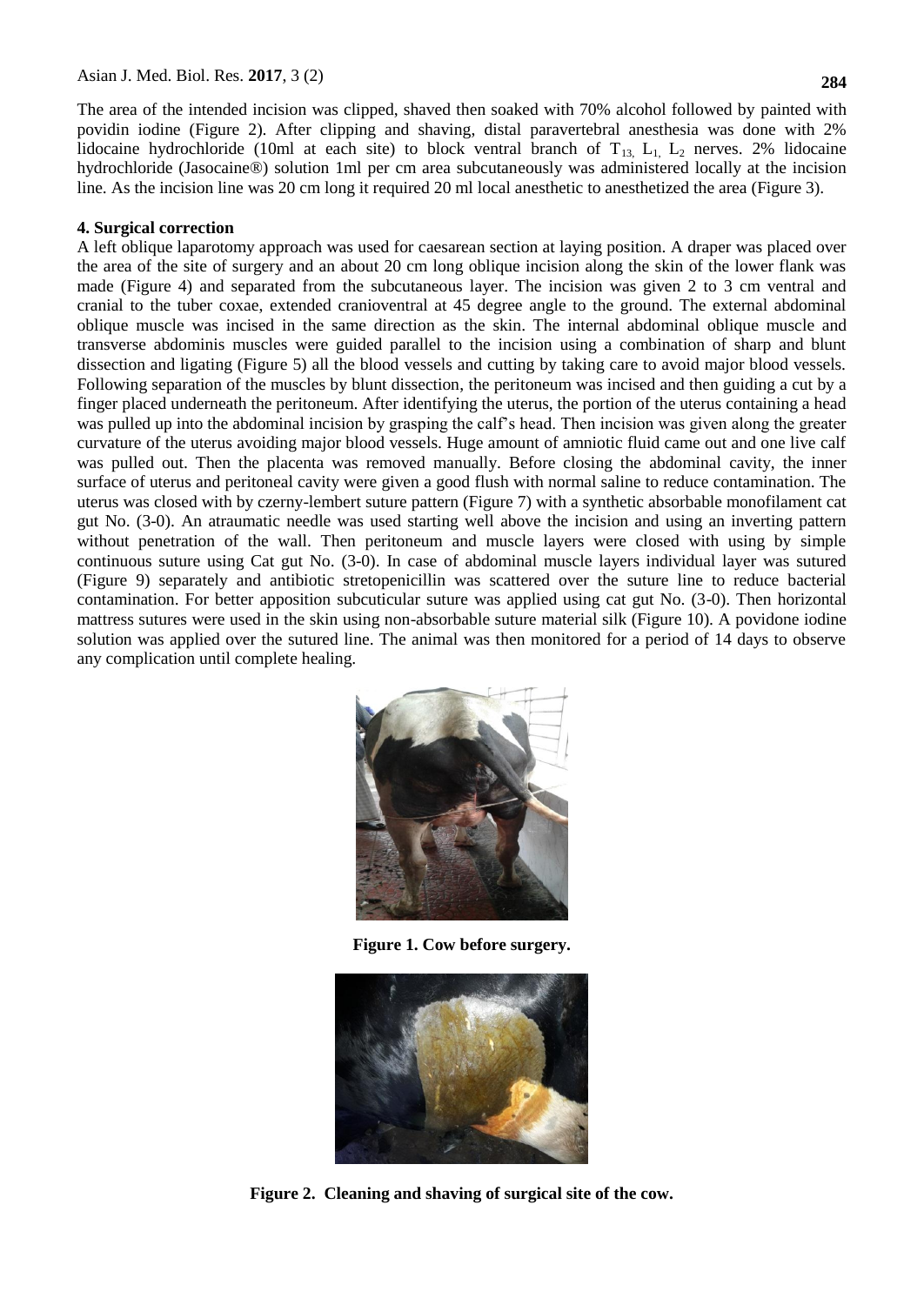

**Figure 3. Adminitrating local anaesthetic at the site of incision.**



**Figure 4. Incising the skin.**



**Figure 5. Incising the skin and suturing the major blood vessels.**



**Figure 6. Assisting respiration of new born calf.**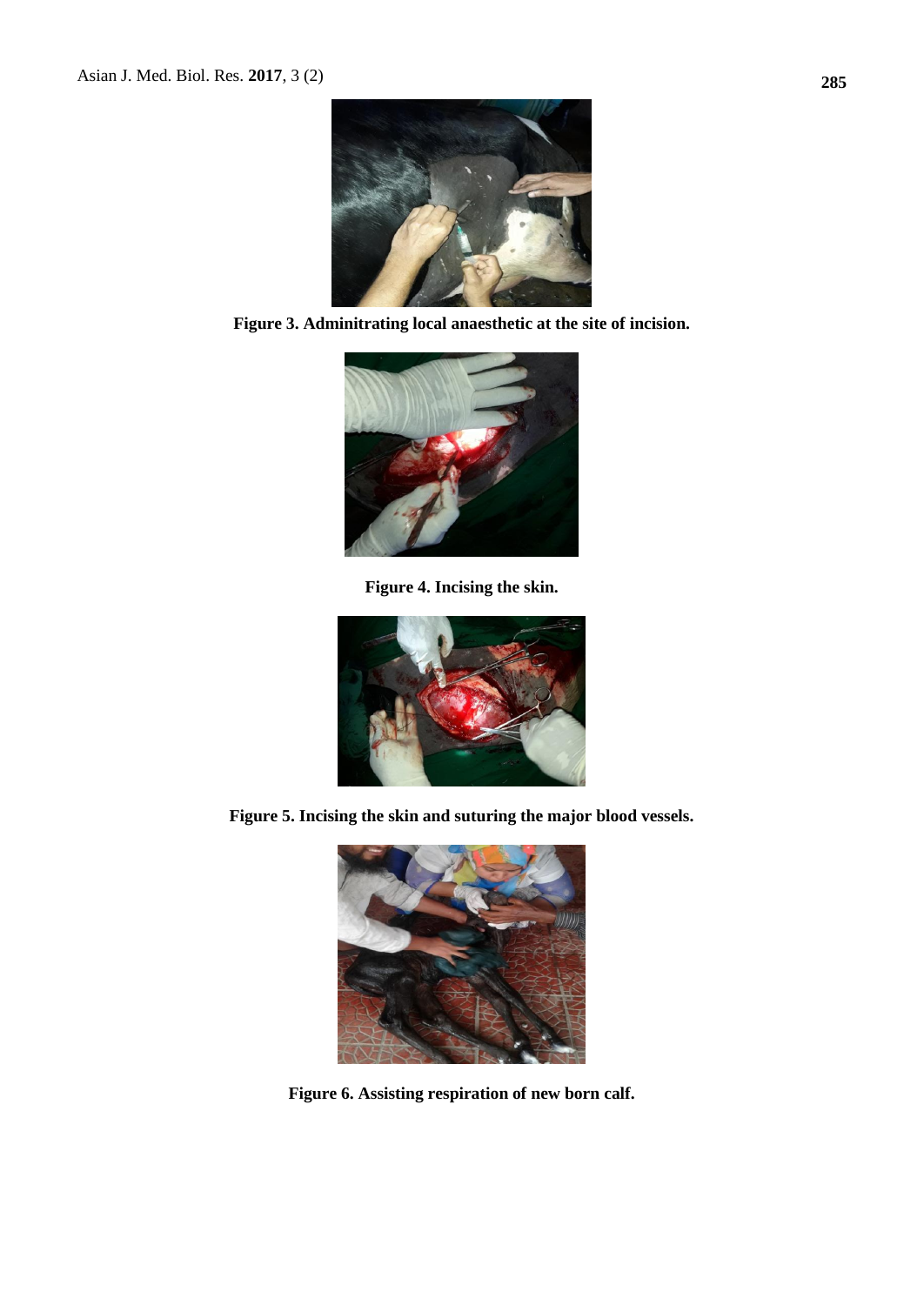

**Figure 7. Czerny-lembert Suture pattern in the uterus.**



**Figure 8. Repositioning the uterus to its normal position.**



**Figure 9. Simple continuous suture pattern in abdominal muscle layer.**



**Figure 10. Horizontal mattress suture pattern on skin.**

# **5. Post operative care of calf**

Following delivery of the calf, fluid was removed from the nostrils and mouth. Then hang the calf holding its hind legs above and front legs downward. Then we rubbed brisket of the calf with clean dry cottons to stimulate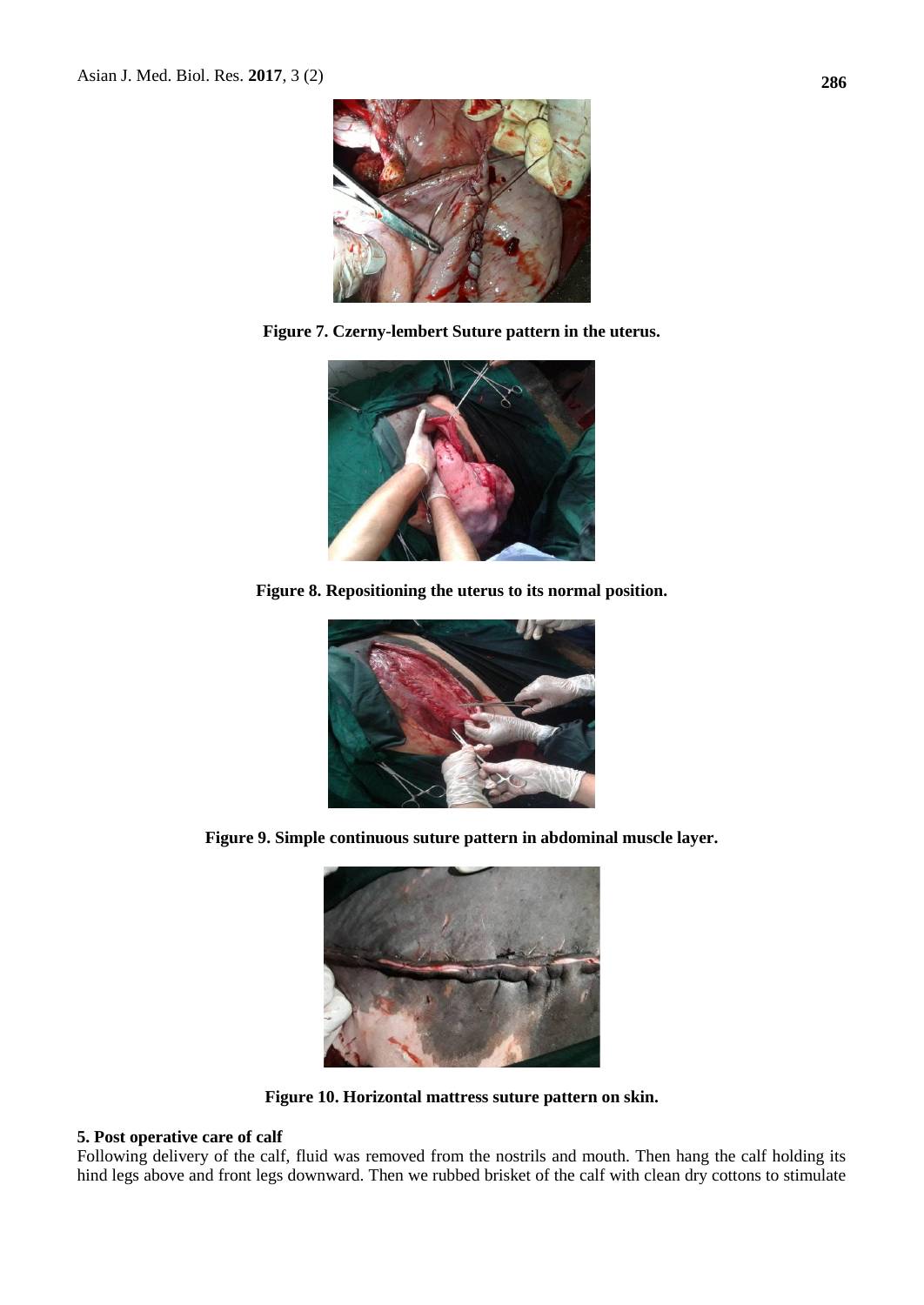breathing (Figure 6). As the fetus was breathing normally there was not suggest any further drug. The umbilical stump was dipped in a diluted povidone iodine solution and ligated with suture material.

#### **6. Post operative care of dam**

After surgery, sufficient fluid replacements, antibiotics and anti-inflammatory drugs were given for 5 days to combat toxemia. Oxytocin [Inj. Oxin® Vet (Techno pharceuticals) 20 IU single dose i/m/cow] to prevent uterine bleeding and to increase uterine contraction to expel out fluid and fetal remnant, 5% dextrose saline [(Zoetis INC.) 1 litre/day/cow/i/v], for 5 days as fluid therapy, Streptopenicillin [Inj Streptopen, 10 mg/kg/day/cow/i/m for 5 days, Reneta pharceuticals Ltd, Bangladesh), Calcium borogluconate [Inj. Cal-D-Mag (Reneta pharceuticals Ltd, Bangladesh) 500 ml/day/i/v] for 5 days, Meloxicam [Inj. Melvet®, (Acme Laboratories Ltd., Bangladesh) 40 mg/Kg body wt/cow/day/s/c] as analgesic, Chlorpheneramine maleate [@1 mg/Kg body weight, (Inj. Astavet®, Acme Laboratories Ltd., Bangladesh) 1 mg/kg body wt/day/cow/i/m) for 5 days] as antihistaminic, drotaverine hydrochloride [Inj. No-spa 20 ml/day/i/m (Ambee Pharmaceuticals)] for 5 days as antispasmodic was admninistered. For topical application at incision line in skin 5% Povidone iodine [Ointment viodin (Square pharceuticals)] was recommended. Temperature, respiration, heart rate and other related physical examinations were done regularly and recorded. The behavior and appetite of the cow was satisfactory. During post operative period Periodic rectal palpation was done to determine the condition of uterus. 70 days after surgery the cow showed heat sign but the cow was inseminated 21 days after  $1<sup>st</sup>$  heat. Subsequently after insemination rectal palpation was done at day 35 and pregnancy was confirmed. No complication was recorded and the cow had an uneventful recovery and successful pregnancy following parturition.

### **7. Discussion**

Caesarean section is widely used an emergency operative technique for surgical delivery cattle calves in dystocia affected cows. Following Caesarean section the survival rate of dam has been recorded 36-100% (Phogat *et al*., 1992; Singh *et al*., 1978; Dhindsa *et al*., 2010). The survival rate may reach 64.7-100% if the operation is done within 24-26 hours of dystocia (Nanda *et al*., 1991). The economy of a farm depends on one calf per year per cow. Deviation from this causes loss to farm. So if the fetus is live and all other efforts relieving dystocia fail, we should go for caesarean section. In the present case, a left paralumbar laparotomy approach was used for caesarean section in a recumbant HF cross cow to deliver a calf under distal paravertebral and low epidural anaesthesia which is almost similar to Azizunnesa *et al*. (2010) though they did the surgical procedure in standing condition. C-Section of a cow in recumbent condition is somewhat different from standing condition. Closure of the abdominal wall is straightforward and relatively easy, less assistance is necessary and exteriorization of gravid uterus is easier (Schultz *et al*., 2008) in case of standing condition. Sometimes sedation is required and xylazine hydrochloride is commonly used in this purpose (Newman, 2008). Both physical as well as chemical restraining provided to control the cow. Distal paravertebral anesthesia was performed that is also described by Weaver (1986); Kumar (1996); Thangaraj *et al*. (1972); Rao *et al*. (1975) and using light sedation was mentioned by Kumar (1996); Sathya *et al*. (2006); Singh *et al*. (2006). The advantage of paravertebral anaesthesia is that it desensitizes the entire flank, including the peritoneum, which promotes exploration of the abdomen during surgery and closure of the wound. It also facilitates the flank incision can be extended incision readily if required at the time of surgery. One disadvantage of this technique is it required an expert to do the anesthesia. In addition the cow may be unsteady after surgery due to loss of lumbar muscle tone. In this case no such situation observed. Singh *et al*. (2013) used lembert suture pattern, absorbable suture material [Cat gut No. (3-0)] which is also applied in this case. The usefulness of low-epidural anesthesia is indicated by Vermut *et al*. (2008) which is similar to this study. In uterus inverting suture pattern e.g. Czerny lembert, in muscles apposition suture pattern e.g. simple continuous and in skin everted pattern e.g. mattress suture was given which follows the report of Schultz *et al*. (2008). The success of an operation depends on careful post operative care. Sood *et al*. (1999) described as antibiotic, antihistaminic, anti-inflammatory, fluid therapy as post operative medication which is similar with our study. The calf was found live following caesarean section. It is important to remember that caesarean section is a major abdominal operation and complications are common both during and after the operation. Common complications include metritis, adhesions, peritonitis, hemorrhage, wound dehiscence, poor fertility, disgalactia etc which is also reported by Velhankar *et al*. (1968); Newman *et al*. (2005). In the reported case, no such complication was recorded and the cow was fully cured up to 14 days observation 70 days after surgery the cow showed heat and pregnancy was confirmed by rectal palpation at 35 days post AI which is also found Azizunnesa *et al*. (2010). It can be said that C-section preserves maternal fertility.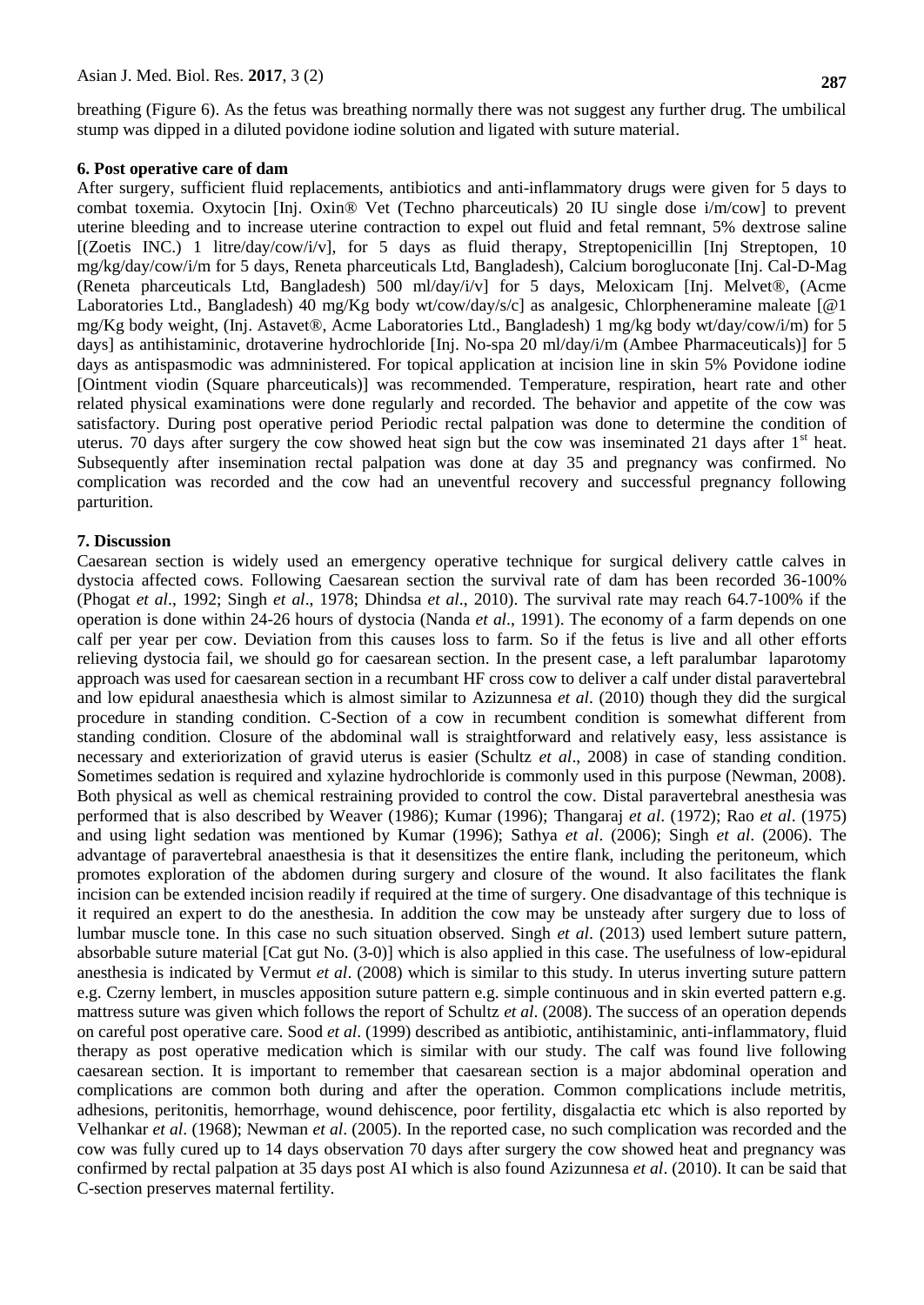### **8. Conclusions**

Caesarean section through left flank oblique laparotomy is an effective method of resolving dystocia in small ruminants even if it performed in delayed cases of dystocia. The information of this report will enrich the knowledge of owner and field veterinarian to early diagnosis, treatment management of dystocia. This case will also inspire the veterinarian of Bangladesh to perform caesarean section at field condition to save endangered mother and her calf. Thus in future the researchers may investigate the future fertility of cow having history of caesarean section.

#### **Acknowledgements**

The authors were really acknowledged to Department of Medicine and Surgery and SAQ Teaching Veterinary Hospital. Special thanks to Md. Ahaduzzaman, Assistanst Professor, Department of Medicine and Surgery for his kind cooperation.

# **Conflict of interest**

None to declare.

# **Reference**

- Berger PJ, AC Cubas and KJ Koehler, 1992. Factors affecting dystocia and early calf mortality in Angus cows and heifers. J. Anim. Sci., 70: 1775-1786.
- Brounts SH, JF Hawkins, AN Baird and LT Glickman, 2004. Outcome and subsequent fertility of sheep and goats undergoing cesarean section because of dystocia: 110 cases (1981-2001). J. Am. Vet. Med. Assoc., 224: 275-281.
- Campbell ME and SL Fubini, 1990. Indications and surgical approaches for cesarean section in cattle. Compend. Contin. Educ. Pract. Vet., 12: 285–292.
- Dhindsa SS, GS Dhaliwal and Ghuman SPS, 2010. Factors influencing the dam survival rate in bovines subjected to caesarean section. Indian J. Anim. Reprod., 31: 49-51.
- Ghosh A, F Yeasmina and MGS Alam, 1992. Studies of ringwomb in Black Bengal goats. Theriogenology, 37: 527-532.
- Jainudeen MR, 1986. Reproduction in the water buf-falo. In: Current therapy in Theriogenology., Ed., Morrow DA WB Saunders Company, Philadelphia, 443-449.
- Kumar A, 1996. Local anesthesia. In: Veterinary Surgical Technique. 1st edn. Vikas publishing house, Pvt. Ltd. Jangpura, New Delhi; pp. 117-119.
- Lucky NS, MK Hossain, AC Roy, MM Haque, AHM Uddin, MM Islam and MMR Howlader, 2016. A longitudinal study on clinical diseases and disorders of cattle and goats in Sylhet, Bangladesh. J. Adv. Vet. Anim. Res., 3: 24-37.
- Majeed AF and MB Taha, 1989a. Dystocia in local goats in Iraq, Small Ruminant Res., 2: 375-381.
- Majeed AF and MB Taha, 1989b. Preliminary study on treatment of ringwomb in Iraqi goats, Anim. Reprod. Sci., 18: 199-203.
- Majeed AF, MB Taha and OI Azawi, 1992. Caprine Caesarean section, Small Ruminant Res., 9: 93-97.
- Nanda AS, RD Sharma and MA Nowshahri, 1991. The clinical outcome of different regimes of treatment of uterine torsion in buffaloes. Indian J. Anim. Reprod., 12: 197-200.
- Newman KD and DE Anderson, 2005. Cesarean section in cows. Vet Clin North Am Food Anim Pract., 21: 73- 100.
- Noakes DE, TJ Parkinson and GCW England, 2009. Arthurs Veterinary Reproduction and Obstetrics, 9th edition, pp. 578-585.
- Phogat JB, NS Bugalia and SL Gupta, 1992. Incidence and treatment of various forms of dystocia in buffaloes. Indian J. Anim. Reprod., 13: 69-70.
- Purohit GN, Y Barolia, C Shekhar and P Kumar, 2011. Maternal dystocia in cows and buffaloes: a review. J. Anim. Sci., 1: 41-53.
- Rao CRV, P Sreeramulu and C Krishnamurthy, 1975. A buffalo hydrocephalus calf removed by cesarotomy under field conditions. Indian vet. J., 52: 586-588.
- Rober SJ, 1986. Dystocia: In: Veterinary obstetrics and genital diseases. Ed. Roberts SJ CBS Publishers, New Delhi, pp. 227-236.
- Singh MP, JK Prasad, A Kumar and S Prasad, 2006. Subtotal hysterectomy of ischemic uterus during caesarean section in buffaloes. Indian J. Anim. Reprod., 27: 89-90.